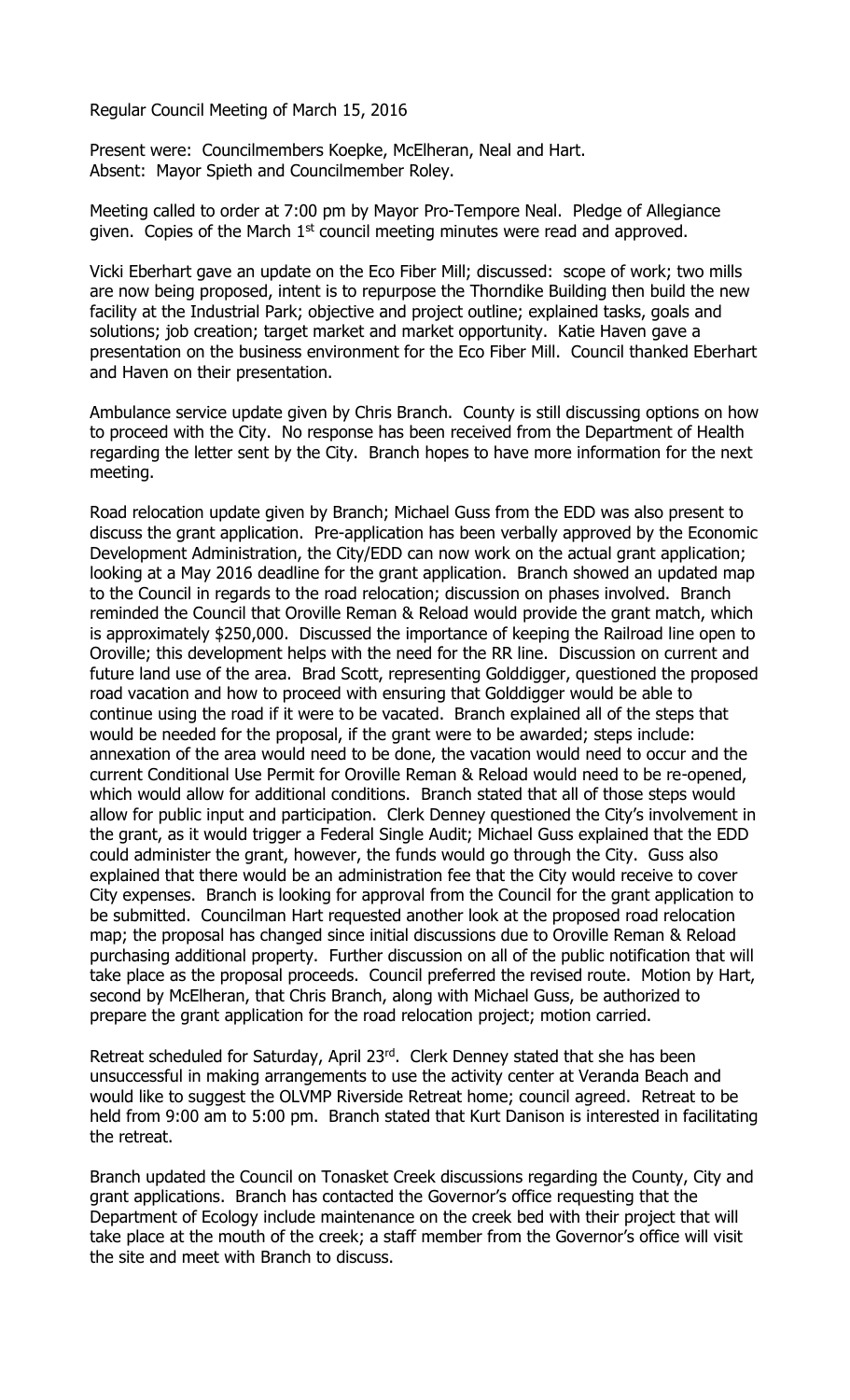Water application received from John Biele for 1 residential service on the Eastlake Water System; Biele is requesting relief from the sewer connection requirement. Biele proposes to install a 2,100' 8" line to serve his property; two adjacent property owners may also submit applications. Biele is currently hauling water for his home and has an existing septic system. Council felt that Biele should include the installation of one fire hydrant on the new 8" line; Superintendent Noel stated that he has discussed that with Biele and he is willing. Motion by Hart, second by Koepke that the Biele water service be approved with the following conditions: 1 residential service will be approved for Biele's property, fire hydrant will need to be installed and the City Council will make an exception to the sewer connection requirement based on the fact that Biele's water system has failed and his septic system has not failed; for clarification, in the event that Biele's septic system fails, he would then be required to connect to City sewer and if Biele were to subdivide his property, he would also be required to connect to City sewer. Motion carried.

Water application received from ALON, LLC for 1 agricultural service on the North End Water System; applicant is requesting winter water use of approximately 10,000 gallons per month for their commercial cannabis operation. Superintendent Noel stated that the proposed connection is in a restricted water use area, as it is only served by a 2" line. Noel would like to request that the Council table the decision until he can get more information from the applicant. Motion by Hart, second by McElheran that Superintendent Noel get more information from the applicant and table the decision until the next meeting; motion carried.

Notice received from the Washington State Liquor and Cannabis Board regarding a license application for Rancho Grande at 1401 Main Street; Council approved of the application.

Notice received from the Washington State Liquor and Cannabis Board regarding license renewals for the Fraternal Order of Eagles, Trino's and the Pastime Bar and Grill; Council approved of the renewals.

Letter received from the Association of Washington Cities regarding open positions on the AWC Board of Directors.

Superintendent Noel updated the Council on rehab needed on Well #4 due to water loss; quote received from Water Recovery Services, Inc., who rehabbed the well in 2011. Quote is for \$11,140; cost has not increased since 2011. Noel explained the process and that WRS would be available to get the rehab done in the next couple of months. Noel also stated that the Well #1 improvements should be done by June. Council approved the rehab to be done to Well #4.

Arbor Day Proclamation, proclaiming April 28, 2016 as Arbor Day in the City of Oroville, read and approved; Mayor Pro-Tempore Neal to sign proclamation.

Library Board appointment request; Stephanie Hart submitted a letter of interest. Mayor Pro-Tempore Neal appointed Stephanie Hart to the library board; council confirmed.

Councilman Koepke discussed properties in the South end of town that need clean up letters; also discussed property that needs enforcement due to fence violations. Chief Hill stated that he has notified the property owners of the need to clean up their property. Christian Johnson, permit administrator, to be notified of the fence violation.

Letter received from Mayor Spieth requesting a medical leave of absence effective March 11, 2016. Motion by Koepke, second by Hart to approve Mayor Spieth's request for medical leave absence; motion carried.

Steve Johnston reported on activities at the airport; has had requests from the school for field trips.